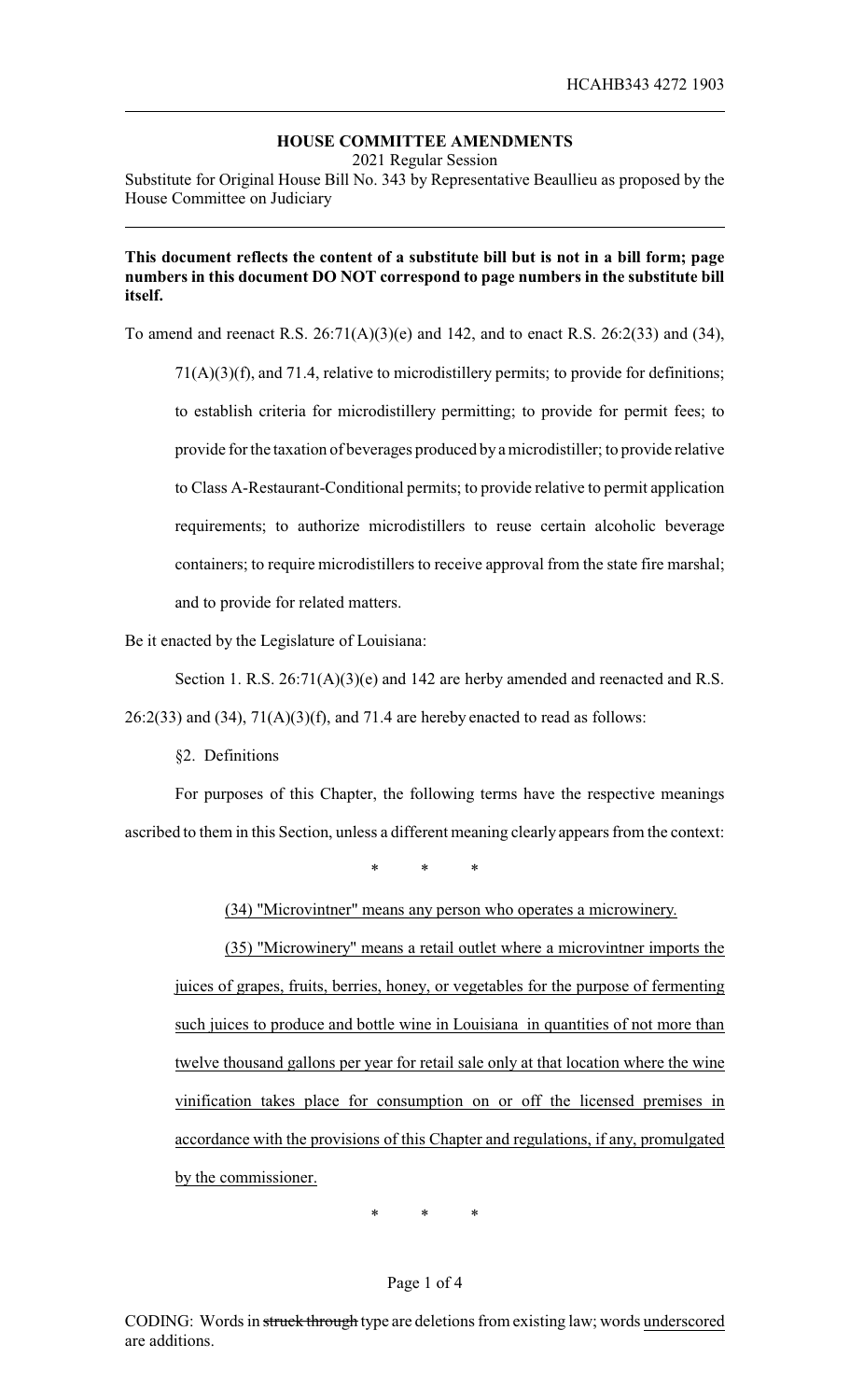#### §71. Permits required; fees; exception

A. Except as provided in Subsections B and C of this Section, before engaging in the business of manufacturing, supplying, or dealing in alcoholic beverages, all persons shall obtain from the commissioner, according to established rules and regulations, a permit to conduct each separate business and shall pay the commissioner a fee not to exceed the amounts provided for in the following schedule and in accordance with regulations promulgated pursuant to the provisions of the Administrative Procedure Act for each year the permit is valid:

\* \* \*

(3) Retailers - (a) There shall be three types of Class A retail liquor permits:

\* \* \*

(e) Microwinery, which authorizes the holder of a Retailers Class A permit to import the juices of grapes, fruits, berries, honey, or vegetables for the purpose of fermenting such juices to produce and bottle wine in Louisiana at a single location in an amount not to exceed twelve thousand gallons per year, and which further authorizes the sale at retail of such wine only at that location where the wine vinification takes place- one thousand dollars.

 $(e)$  (f) A fee of one hundred dollars for each one hundred thousand dollars of gross retail liquor sales, after the first one hundred thousand dollars of gross retail liquor sales, shall be levied according to the schedule below which shall be in addition to those fees enumerated in Subparagraphs (a) and (b) of this Paragraph:

\* \* \*

§71.4. Microwinery; retail sales for consumption on or off premises

A. Any person who has properly obtained a microwinery permit as provided by R.S. 26:71, shall be authorized to import the juices of grapes, fruits, berries, honey, or vegetables for the purpose of fermenting such juices to produce and bottle wine in Louisiana in a quantity not to exceed twelve thousand gallons per licensed year. The holder of such permit shall also be authorized to sell the wine at retail sale only at that location where the wine vinification takes place for consumption on or off the licensed premises if the holder also has been issued a Retailer Class A permit.

#### Page 2 of 4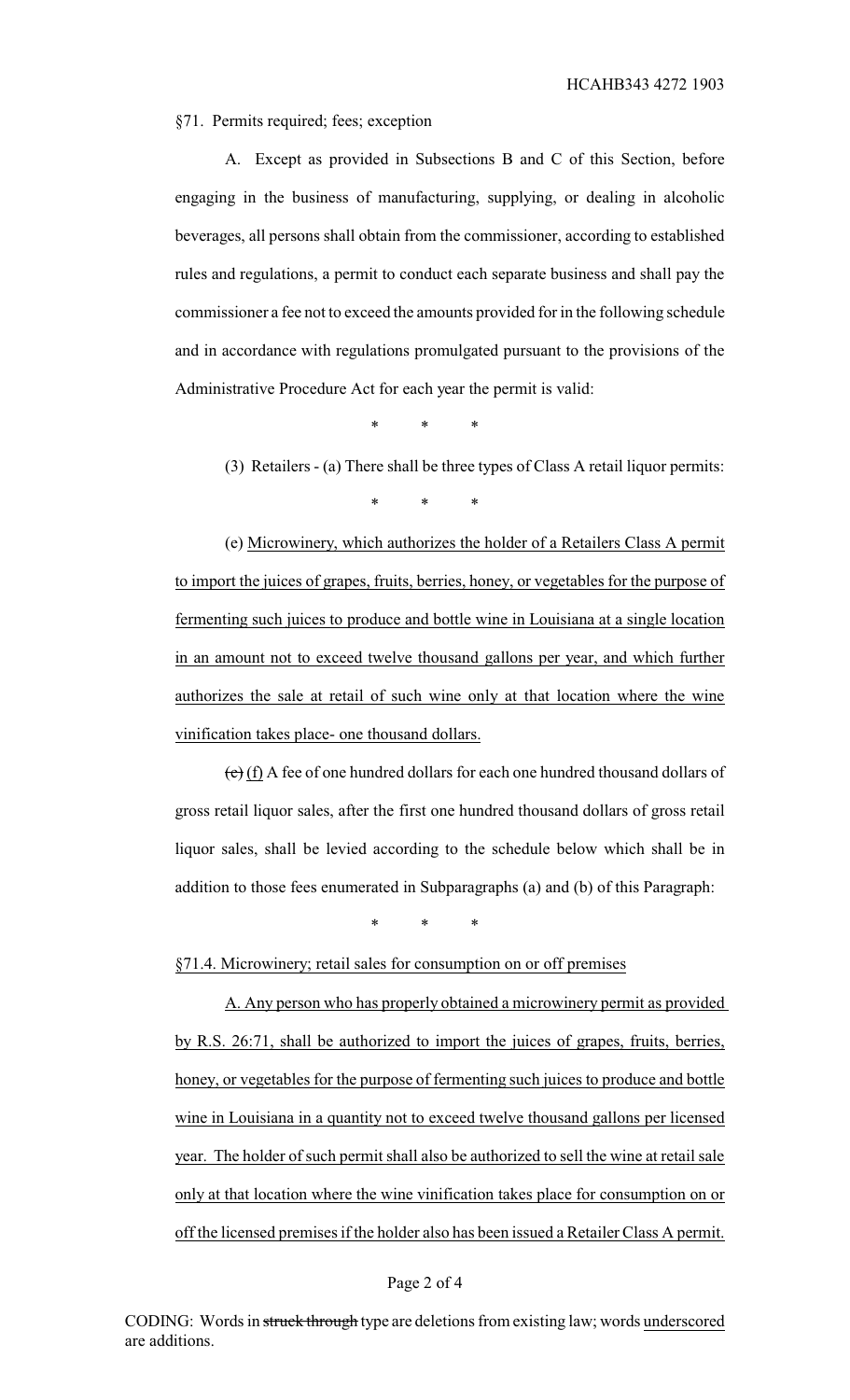B. The provisions of this Section shall not authorize the holder of a microwinery permit to sell the wine at wholesale or to any wholesale dealer.

C. The microwineryshall not sell anywine for transportation off the premises to any other licensed alcoholic beverage retail dealer.

D. Wine produced by a microwinery shall be taxed in the same manner and at the same rate as beverages produced by other manufacturers, as provided by law.

\* \* \*

§142. Distribution through wholesalers only

Except as provided for in R.S. 26:71.3, 71.4, 85, 271.1, and 359, no alcoholic beverage produced or manufactured inside or outside of this state shall be sold or offered for sale in Louisiana or shipped or transported into or within the state except to the holder of a wholesaler's permit and for delivery at the place of business of the

wholesaler as shown in his permit.

Section 2. The Louisiana Law Institute is hereby authorized and directed to arrange

in alphabetical order and renumber the definitions provided in R.S. 26:2.

## DIGEST

The digest printed below was prepared by House Legislative Services. It constitutes no part of the legislative instrument. The keyword, one-liner, abstract, and digest do not constitute part of the law or proof or indicia of legislative intent. [R.S. 1:13(B) and 24:177(E)]

HB Draft 2021 Regular Session

**Abstract:** Allows microwineries to import products for vinification and allows microwineries to sell wine only at the location where the wine being sold is vinified.

Proposed law defines "microvinter" as any person who operates a microwinery.

Proposed law defines "microwinery" as a retail outlet where a microvintner imports the juices of grapes, fruits, berries, honey, or vegetables for the purpose of fermenting such juices to produce and bottle wine in Louisiana in quantities of not more than twelve thousand gallons per year for retail sale only at that location where the wine vinification takes place for consumption on or off the licensed premises.

Proposed law retains present law and additionally authorizes mircowineries to import products for the purpose of making wine and authorizes the sale at retail of such wine only at that location where the wine vinification takes place.

Proposed law provides that the holder of a microwinery permit shall not sell the wine at wholesale or to any wholesale dealer.

Page 3 of 4

CODING: Words in struck through type are deletions from existing law; words underscored are additions.